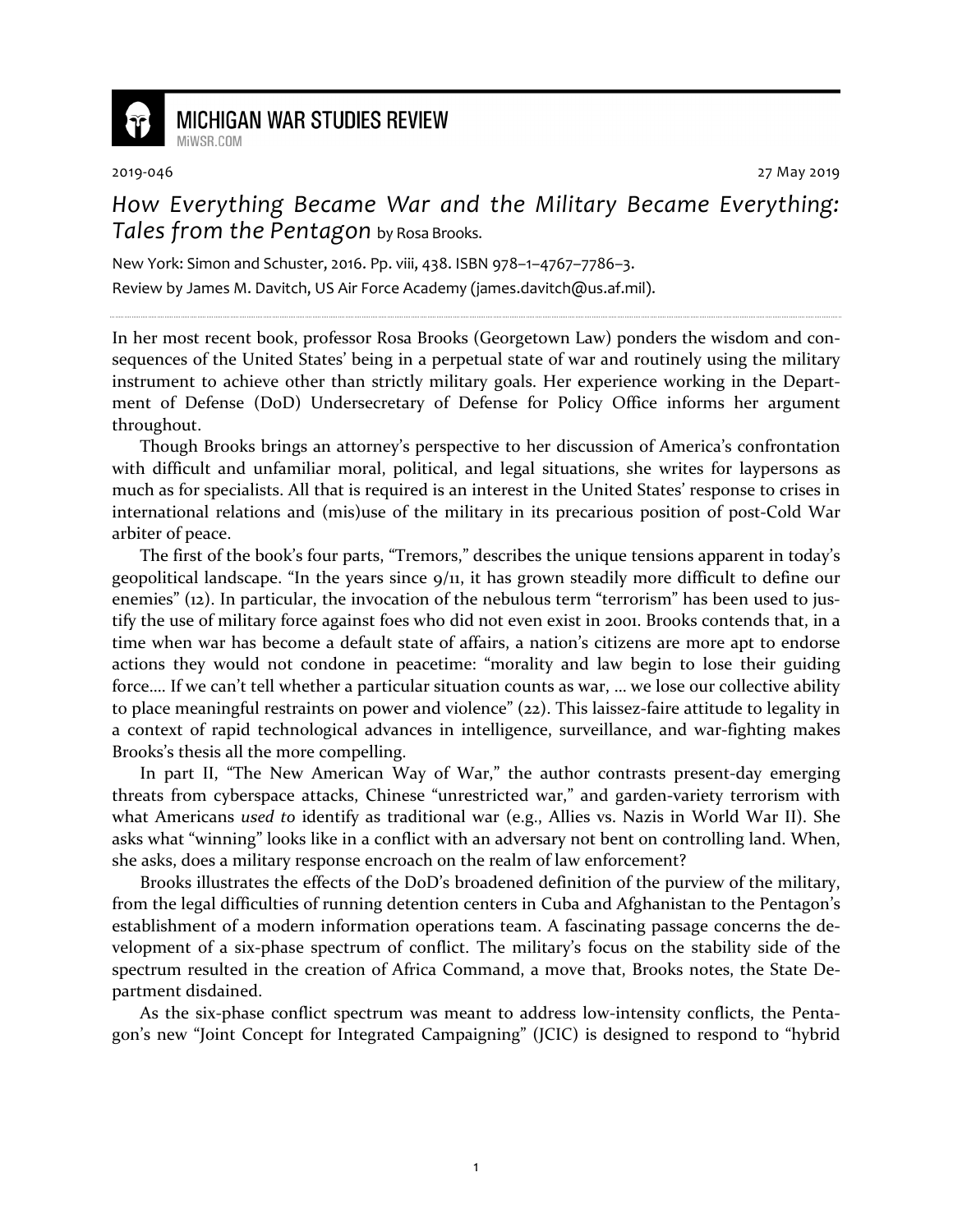warfare" threats.<sup>1</sup> Both planning models are intended to manage challenges below the threshold of a major conventional war. Several presidential administrations and large sections of the DoD have espoused a shift of focus from low-intensity conflicts in the Middle East to potential near-peer adversaries elsewhere<sup>2</sup>—with little effect. Instead, Brooks stresses, the military's efforts to ensure stability in ill-governed or ungoverned areas of the world have continued to require the armed forces to assume roles beyond their normal combat specialties. Like former West Point historian Gian Gentile,<sup>3</sup> she observes that the military's poor track record in roles other than war-fighting shows that it should leave matters like health care, education, free news dissemination, and economic development to civilian experts.

Turning to the part played by new technologies in accelerating the military's involvement in non-traditional combat, Brooks describes the advent of remotely-piloted aircraft (viz., "drones"). Like other cyber weapons, drones lower the financial, political, and reputational costs of war. Withholding judgment as to the morality of employing such weapons, the author pinpoints operational security concerns that require careful deliberation in any democracy. That she observes technological developments dispassionately is the chief benefit of her book

In part III, "How We Got Here," Brooks traces the history of international law and the norms of war-making, to ascertain whether our moment in the history of military operations is truly unique. She provides intriguing details regarding such endeavors to constrain armed conflict as the Lieber Code, the creation of the International Red Cross, the Geneva Convention, the Kellogg-Briand Pact, and the "Responsibility to Protect" doctrine, all of which underlie our concept of human rights. Brooks clarifies the tension between the rights of the individual human being and the UN Charter's emphasis on nonintervention without favoring one over the other. She uses the duck/rabbit optical illusion to symbolize the ambiguities of modern war theory.



Surround the image with pictures of rabbits, and the viewer will perceive a rabbit rather than a duck, and vice versa. So too, Brooks writes, our perception of a given attack as either (a) an act of terrorism requiring a military response or (b) a crime requiring a law enforcement reaction will depend on how the event is framed. In the case of the former, there will be fewer legal restraints on the state's action.

The fourth and final section of the book, "Counting the Costs," juxtaposes just and unjust wars. Here the author explores the blurring of the line between peacetime and wartime that has caused a seemingly inevitable slide toward a permanent state of conflict, asking whether the mili-

-

<sup>1.</sup> See Phillip Lohaus, "A New Blueprint for Competing below the Threshold: The Joint Concept for Integrated Campaigning," *War on the Rocks* (23 May 2018).

<sup>2.</sup> See the DoD's online "Summary of the 2018 National Defense Strategy."

<sup>3.</sup> In *Wrong Turn: America's Deadly Embrace of Counterinsurgency* (NY: New Pr, 2013).